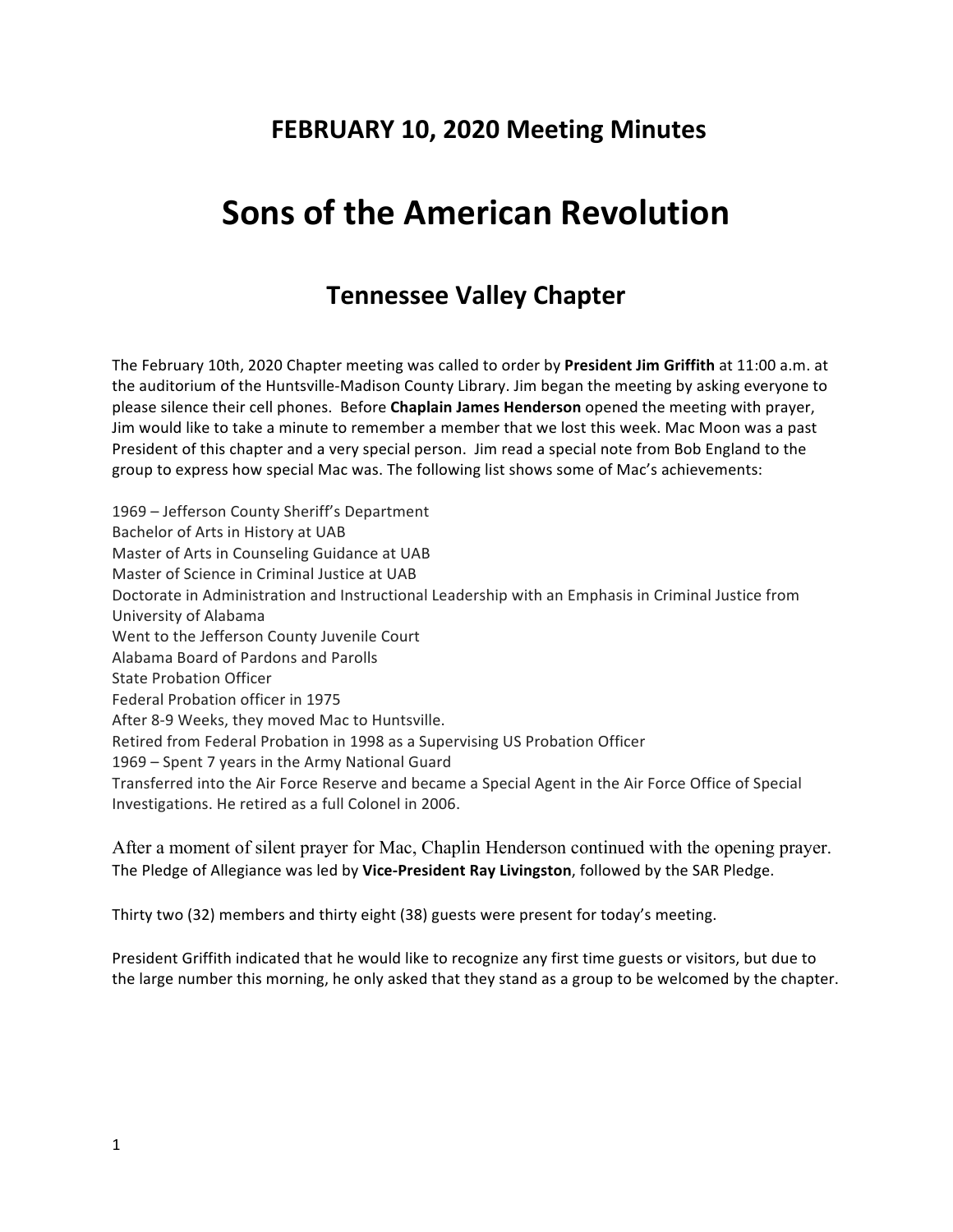#### Introduction of Today's Program: 'Youth Program Awards"

President Griffith welcomed all the winners in this year's Youth Program's: Richard Lewis is our Youth Program chairman but was unable to attend due to work commitments. President Griffith asked Bob Anderson to make the presentations. Bob first explained the poster program and the huge response that we had for this year's program. We had almost 600 posters and nearly 100 Brochures to be judged. First, we have the top three winners with their posters. The following Certificates and checks were presented by President Griffith and Bob Anderson:

#### **Youth contest Chapter Award Winners: Americanism Elementary School Poster Contest;**

1st Place-Brady Stiles, Hartselle Intermediate- Certificate and Check for \$100. 2nd Place-M J Bullard, Hartselle Intermediate - Certificate and check for \$75 3rd Place-Kaylee Fortinberry, Priceville Elementary - Certificate and check for \$50 Teacher Award presented to Debbie Simmons (Hartselle) - Certificate and check for \$100.

#### Youth contest Chapter Award Winners: Sgt. Moses Adams Memorial Middle School Brochure Contest;

1st Place- Avery Early, Priceville Jr. High School- Certificate and check for \$200. 2nd Place- Abbey Throneberry, Priceville Jr. High School-Certificate and check for \$150 3rd Place- Zaira Dimas, Holy Family School-Certificate and check for \$100 Teacher Award presented to Kari Sharbutt (Priceville)- Certificate and check for \$100.

Bob Anderson was pleased to announce to the chapter that both of our  $1<sup>st</sup>$  place winners in Poster and Brochure were also the Alabama State winners and would compete in the National competition this summer in Richmond, Virginia.

#### ORATION AWARDS: were presented at last month meeting:

Runner-up award was presented to **Samantha Simmons**. \$100

 $3<sup>RD</sup>$  Place award was presented to **Brinkley Cottingham**. \$200

 $2<sup>nd</sup>$  Place award was awarded to **Olivia Patterson**. \$300

 $1<sup>ST</sup>$  Place award was presented to **Caleb Knapp**. \$400

Mr. Ray Livingston was next on the agenda to introduce and present this year's winner of the JROTC. Ray indicated that the chapter supports twenty different High Schools in the area. This year's winner is Cadet Meredith Camacho from Huntsville High School. She was presented with a Certificate, a check for \$250 and a Medal. Cadet Camacho then ended by reading her impressive essay to the group.

Mr. Otha Vaughan was next on the agenda to introduce and present this year's winner of the Eagle Scout Award. This year's Chapter winner was James Schomburg III. James had a previous commitment,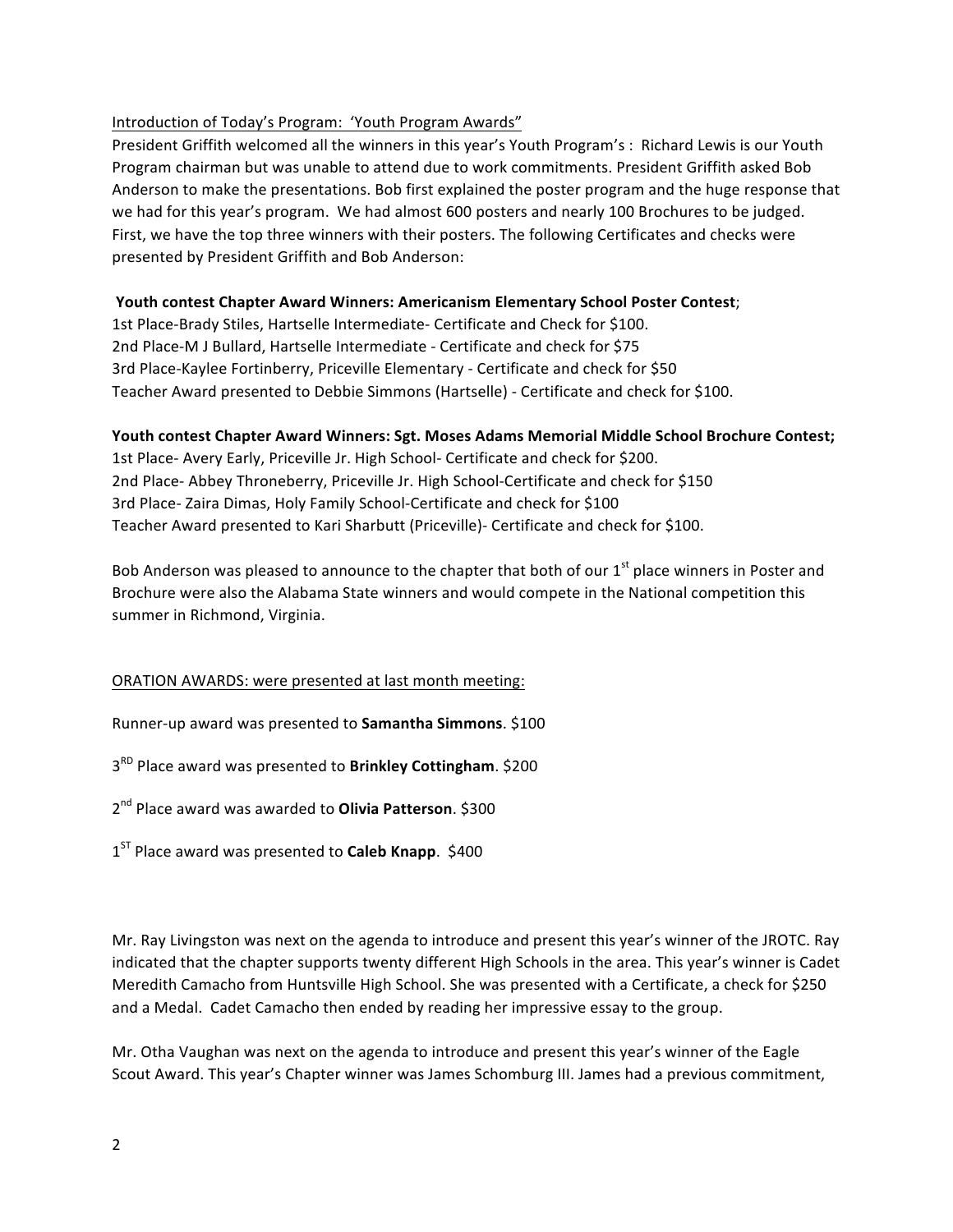so his Dad sat in and accepted the Certificate and a check for \$250. Otha noted that James has earned over 27 Merit badges and has written a 500 word essay on the 'Battle of Yorktown".

Bob reminded everyone that there is a luncheon on February22rd for all the Youth Awards  $1<sup>st</sup>$  place winners. This will be part of our Annual Business meeting and Convention at the Embassy Suites in Hoover, Alabama. Make sure that all members complete their registration to attend the convention.

President Griffith suggested that we take a five minute break to allow all the contestants get their pictures taken and allow time for their families to exit the meeting room. We will then continue with the remainder of our Business meeting.

After the Students and their parents departed, Jim called the meeting back to order. He first asked Sarah Curtis and Donis Wolfe to come up front. Jim presented a certificate to Sarah, while her husband, Donas placed a pin on her Jacket for becoming the newest George Washington Fellow. Congratulations to Sarah. This makes the  $8^{th}$  from our chapter this year. The National goal for this year was 100 and at last count showed we were at 80. This means that our chapter has contributed roughly 10% of the National goal. 

President Griffith asked our Flag Chairman, Randal Jennings to come up and update us on his upcoming presentations. Randal indicated that James Alexander had recommended a flag certificate for the 5<sup>th</sup> grade class at Westminster Christian Academy. Randal also indicated that he would be presenting a Flag Certificate to John Knight, the school coordinator and PE teacher who has been leading these activates for several years.

#### **OLD BUSINESS**

Last month's meeting Notes have been posted on the website two weeks prior to today's meeting. If there are no objections or comments, the minutes stand approved as posted. No additional comments were made, minutes are approved.

The next order of business is the election of officers. The Nominating Committee has been active and included: Mac Moon – Chair, Bob Baccus, David Byers, and Jim Griffith (Ex-Officio). Thanks to all for their time spent and dedication to the process.

- Current slate of Officers that we are proposing in today's meeting:
	- Ray Livingston President
	- Benny Hannah Vice President
	- Jim Maples Corresponding Secretary
	- Dudley Burwell Recording Secretary
	- Ray Cassell Registrar
	- Bill Sommers Genealogist
	- Randal Jennings Treasurer
	- Jim Alexander Historian
	- Richard Tingle Chancellor
	- James Henderson Chaplain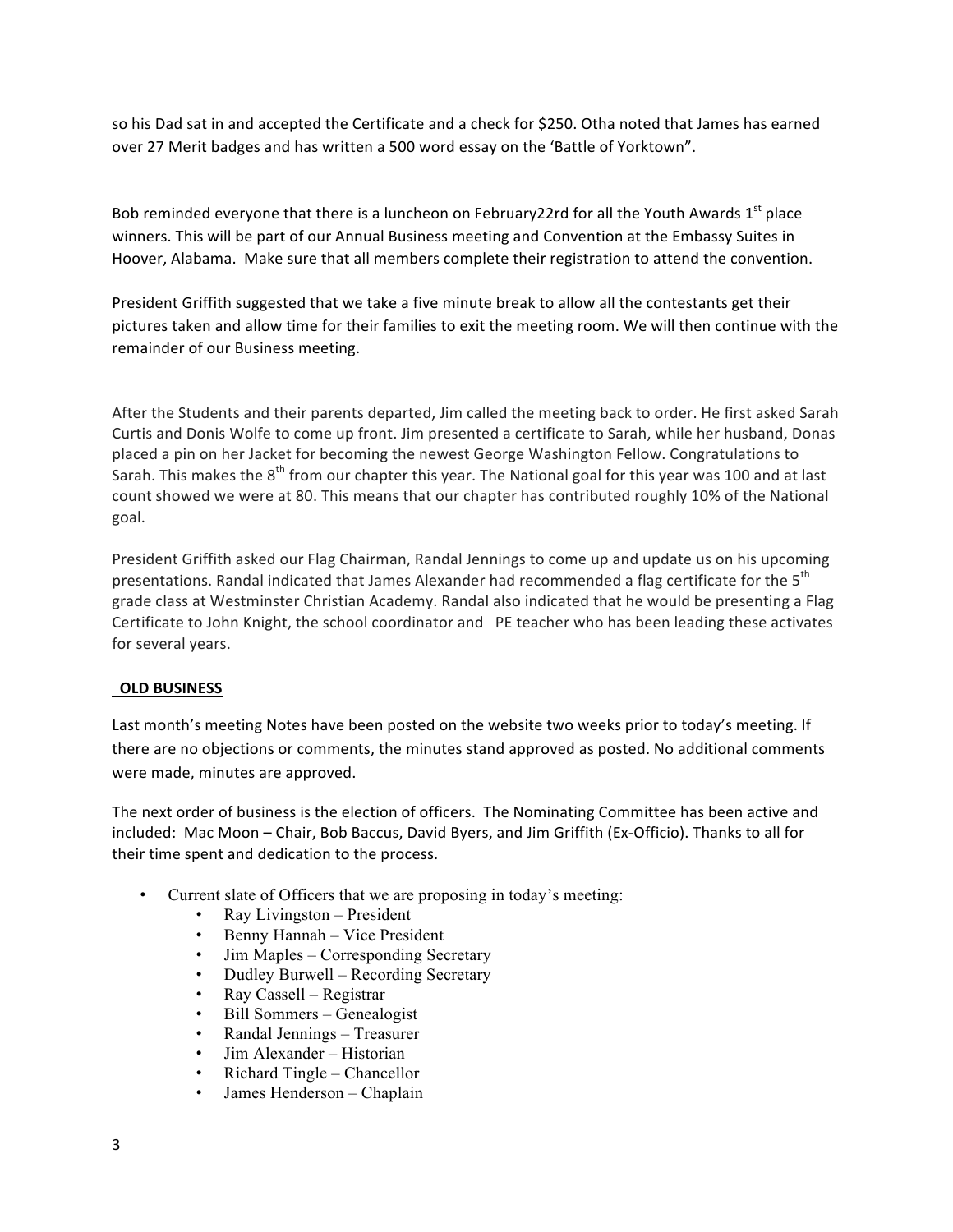Jim went thru each position and asked for nominations from the floor. After going thru each position, there were no new nominations from the floor. Jim asked again if there were any nominations for any officer positions. Again, there were no nominations from the floor. Bob Anderson then made a motion that the Nominations be closed. The motion was seconded by Charles McMurry and passed by unanimous vote. Bob Anderson then made a motion that all the nominees be elected by Acclamation. The motion was seconded by Chip Pharr and passed by unanimous vote.

Jim announced that the Officers will be installed at our Annual Spring Banquet - March 20, 2020 at the Huntsville Country Club. Cost is \$40.00 per person. Please sign up today. If you have signed up and have not paid, you have not signed up. Forms are in the back of the room. We only have 15 members and 16 guest signed up to date. We would like to have another 40 people to sign up.

## **Officers Report**:

## President-**Jim Griffith**

- Public Relations Initiatives
	- February  $17<sup>th</sup> Big$ , big day at the American Village. Please attend as we will be dedicating two trees on that day to the American Village! We have joined with the "Alabama Brigade", who is descendants of Washington's Army at Valley Forge. The first dedication of a tree is a Sycamore Tree from Mt. Vernon. It is being planted next to the replica of Mount Vernon. The second dedication is a Liberty Tree (Tulip Poplar) which is a graft from the last surviving Liberty tree. Brochures will be provided with a full description of the trees.
	- Please use our Speaker's Bureau and our Patriot's Chest. Patriot Chest is about to be expanded. Jim is planning to purchase more items for the chest
	- President's Day "Moment's in History" has been recorded and will be broadcast on WLRH on February  $17<sup>th</sup>$ .
- Amazon Smile, please sign up and help the Chapter.
- Dudley Burwell is a member of the Huntsville Country Club and will help us with the reservations for our Chapter Banquet. Annual Spring Banquet – March 20, 2020 at the Huntsville Country Club. Cost is \$40.00 per person. Please sign up starting today. Forms are in back of the room.
- The State Convention is scheduled for February 21<sup>st</sup>  $\&$  22<sup>nd</sup> at Embassy Suites in Hoover Alabama. Please sign up and attend.
- Jim also commented that this would be his last full meeting as Chapter President. He wanted to express his appreciation on all the help he had received this year from the chapter members and officers. He would provide more details in our March Banquet.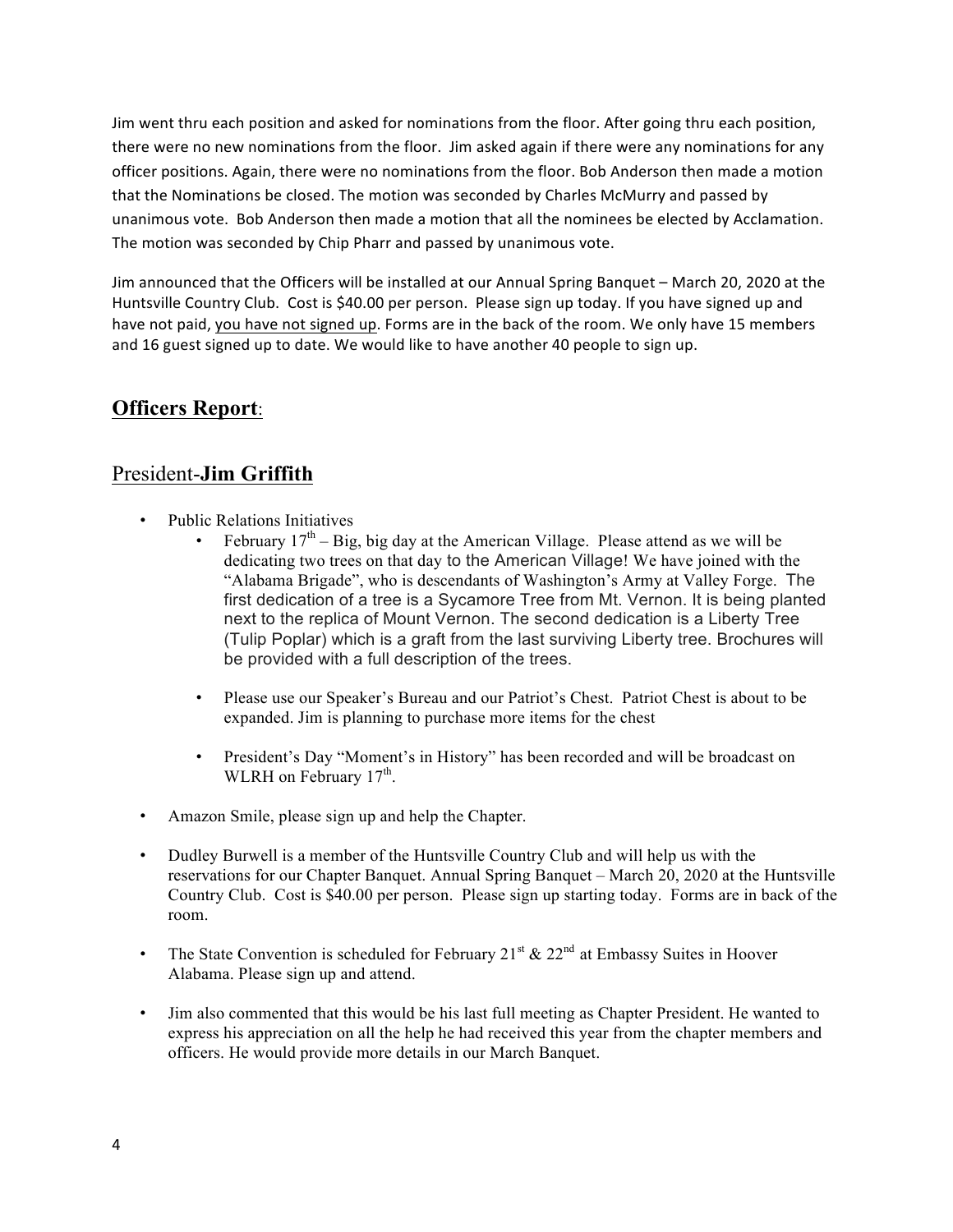#### Vice President-**Ray Livingston**

Next month will be our Banquet, Our speaker will be David Jones, our new State President.

## Chaplain –**James Henderson**

Please let him know if anyone is in the hospital. He knows that many of us have our own ministers, but he would like the opportunity to visit.

## Treasurer-**Randal Jennings**

A graph was displayed on the overhead showing our checking account and our money market account totals. The January totals were \$9338.37 in the money market and \$10896.22 in the checking account.

#### Registrar-**Charles McMurry SUMMARY AS OF 06 FEB 2020**

**1. SAR COMPATRIOTS APPROVED / REGISTERED AWAITING INDUCTION—0**

**2. SAR APPLICATIONS RECEIVED AT NSSAR AWAITING REVIEW**  $- 3$ 

**3. SAR APPLICATIONS MAILED NOT RECEIVED AT NSSAR-4** 

**4. SAR APPLICATIONS STARTED, NOT FINALIZED —23**

**5. SAR PROSPECTS: AWAITING PROSPECT'S FAMILY DATA INPUT - 57** 

**6. SAR SUPPLEMENTAL APPLICATIONS APPROVED, CERT NOT AWARDED--1** 

**7. SAR SUPPLEMENTAL APPS RECEIVED AT NSSAR AWAITING REVIEW-7** 

**8. SAR SUPPLEMENTAL APPS MAILED NOT RECEIVED AT NSSAR-0** 

**9. NEW SAR MEMBERS INDUCTED AT LAST REGULAR MEETING 13 JAN 2020 - 2**

10. SAR SUPPLEMENTAL CERTIFICATES AWARDED AT MEETING 13 JAN 2020 -1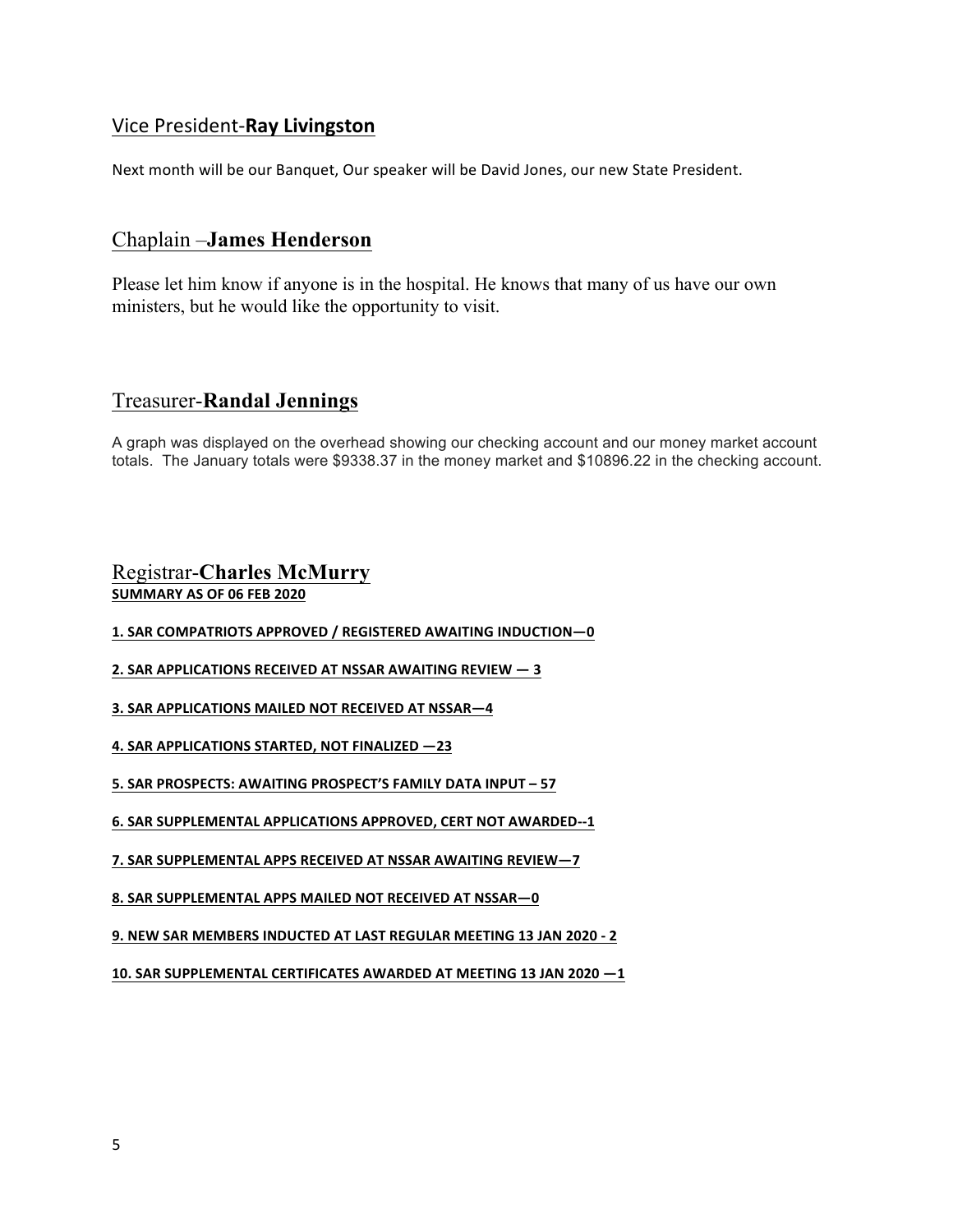## Recording Secretary-**Benny Hannah**

Americanism Award is still in progress. The totals for 2018 were just over 12,500 points. This year (2019) is still working and the total points at this point are just over 18,000.

We have a great start for the 2020 Americanism Award. We have already exceeded the maximum points allowed for the youth program.

## Corresponding Secretary-**Jim Maples**

Still slightly behind on the Nametags, but catching up. If you have not received your nametag, make sure that your name is on the Nametag sheet in the back.

Also slightly behind on the Newsletter, but expect to get it posted on website today.

#### Historian –**Cliff Lanham**

Nothing new to report.

## Genealogist-**Warren Adams**

Nothing new to report.

## **Committee Report: (none)**

Randal Jennings needed to know if we had Color Guard members who would be available for Mac Moon's memorial service. The time has not been set but expects it to be late this week. We had six members who should be able to attend.

#### Upcoming Activities:

Feb 13, 2020- Memorial Service for Mac Moon in Huntsville. Feb 17, 2020- TVCSAR Tree Dedication at American Village. Feb 22, 2020- ALSSAR Annual Business Meeting Hoover, Al. Mar 06, 2020- ALDAR State Convention Auburn, AL. Mar 20, 2020- Chapter Banquet at HCC. April 18, 2020- Folk Life Festival @Early Works (Tentative) April 25,2020- Folk Life Festival @Early Works (Tentative) May 9, 2020- Blue Star Memorial @ US Veterans Museum in HSV. July 3, 2020 – Fourth of July Baseball Game in Madison, Al.